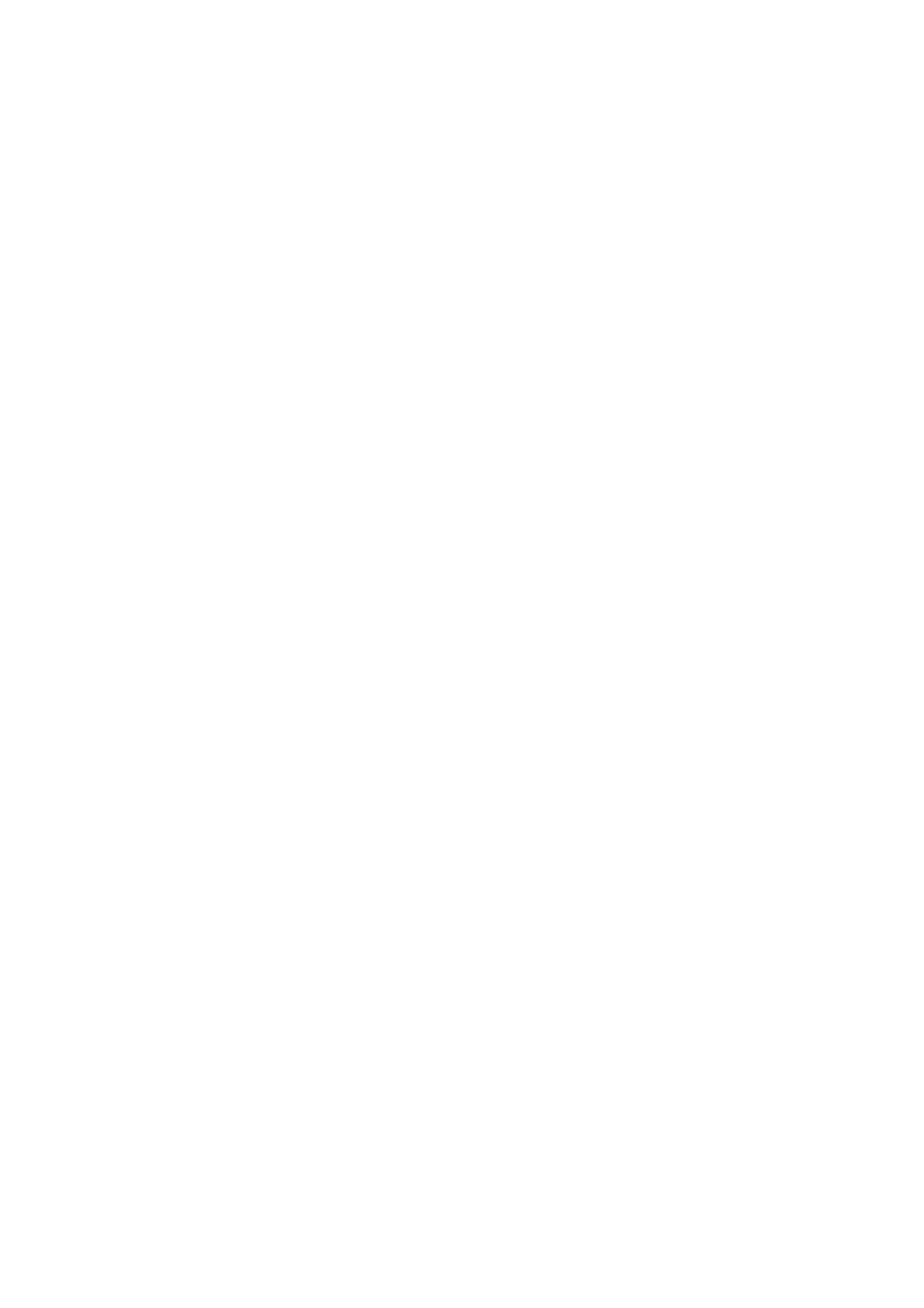## **DECLARATION OF THE WORLD CUSTOMS ORGANIZATION ON TRANSNATIONAL ORGANIZED CRIME**

## **(Budapest Declaration)**

The participants in the 90th Session of the Council of the World Customs Organization held at the invitation of the Hungarian Customs Administration in Budapest, accepted the following **Declaration** :

**Considering** that transnational organized crime has become one of the overall problems threatening the safety and security of world economies and that the spread of transnational organized crime impacts adversely on public revenues and disrupts legitimate international trade;

**Acknowledging** that transnational crime nearly always concerns the international transportation of illicit goods and/or the proceeds of crime, or conveyances or people;

**Recognizing** the legal and operational responsibilities of Customs for protecting national borders and the contribution that Members of the World Customs Organization can make to effectively combat transnational organized crime;

**Recognizing** also that all Customs administrations have the prime responsibility for detecting contraband and to control the cross-border movement of goods, conveyances and people;

**Acknowledging** the need for international co-operation against transnational organized crime to ensure the correct functioning of the legal economy and that legitimate economic interests are protected;

**Noting** that in this regard the areas of particular strategic importance for Customs administrations include :

- The strengthening of co-operation between Customs and with legitimate traders in the repression of Customs, trade and revenue fraud, money laundering and the smuggling of drugs, firearms and other illicit goods;
- The necessity to increase the effectiveness of Customs administrations in the areas of compliance, enforcement and the facilitation of legitimate trade;
- The application of international Customs Conventions and Agreements;
- Increased efficiency and modernization of Customs administrations, control methods and procedures;
- The rapid and smooth exchange of information amongst Members, through the use of WCO bilateral and multilateral agreements and the WCO Regional Intelligence Liaison Office network.